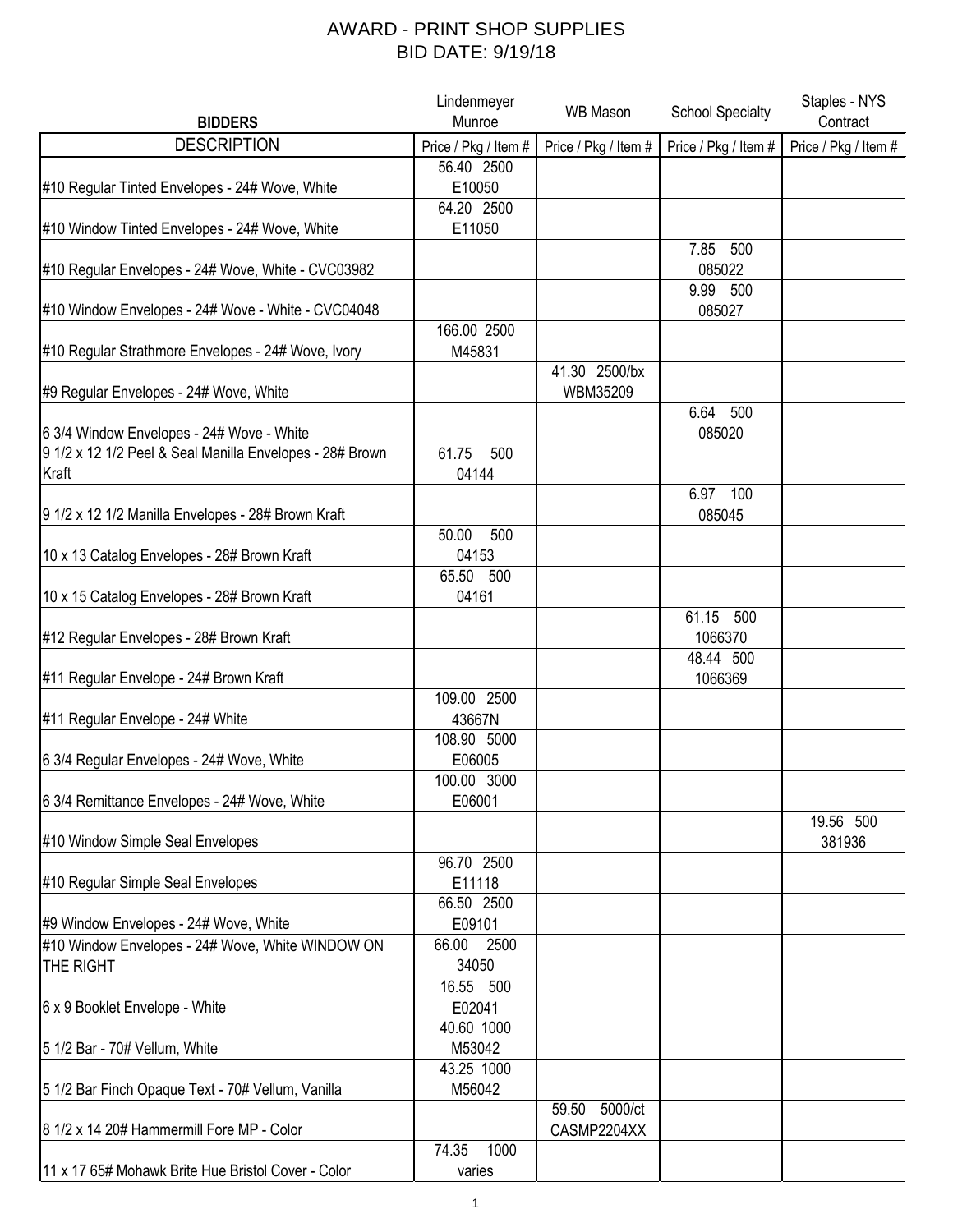## AWARD - PRINT SHOP SUPPLIES BID DATE: 9/19/18

| 11 x 17 65# Accent Opaque Digital Smooth Cover - White      |                     | 63.30<br>1250/ct   |          |                                                                                               |
|-------------------------------------------------------------|---------------------|--------------------|----------|-----------------------------------------------------------------------------------------------|
| (H121954)                                                   |                     | HMM121954          |          |                                                                                               |
|                                                             |                     | 62.90 1250/cs      |          |                                                                                               |
| 11 x 17 65# Accent Opaque Digital (#188570)                 |                     | <b>HMM188570PK</b> |          |                                                                                               |
|                                                             |                     | 45.32 1000/ct      |          |                                                                                               |
| 11 x 17 67# Springhill Vellum Bristol Cover - Color         |                     | SPHLOX6004         |          |                                                                                               |
|                                                             |                     |                    |          |                                                                                               |
|                                                             | 74.40<br>2000       |                    |          |                                                                                               |
| 8 1/2 x 11 65# Mohawk Brite Hue Vellum Cover - Color        | varies              |                    |          |                                                                                               |
|                                                             | 72.75<br>2500       |                    |          |                                                                                               |
| 8 1/2 x 11 65# Springhill Opaque Offset Cover - Color       | varies              |                    |          |                                                                                               |
|                                                             |                     | 36.72 2000/ct      |          |                                                                                               |
| 8 1/2 x 11 67# Springhill Vellum Bristol Cover - Color      |                     | SPHLOX6000         |          |                                                                                               |
|                                                             |                     | 54.50 2500/ct      |          |                                                                                               |
| 8 1/2 x 11 90# Springhill Index Digital Cover - Color       |                     | SPHLOX5100         |          |                                                                                               |
|                                                             |                     | 57.90 2500/ct      |          |                                                                                               |
| 8 1/2 x 11 65# Accent Opaque Digital Cover - White          |                     | HMM188560          |          |                                                                                               |
|                                                             | 2500<br>70.20       |                    |          |                                                                                               |
|                                                             |                     |                    |          |                                                                                               |
| 11 x 17 60# Springhill Opaque Offset Digital Colors         | varies              |                    |          |                                                                                               |
| 11 x 17 80# Finch Opaque Smooth - Bright White (#1008-      |                     | 1500/ct<br>51.20   |          |                                                                                               |
| 8018)                                                       |                     | FNCH10088018       |          |                                                                                               |
|                                                             |                     | 35.20 5000/ct      |          |                                                                                               |
| 8 1/2 x 11 20# Hammermill Fore MP Colors                    |                     | CASMP2201XX        |          |                                                                                               |
|                                                             | 78.25<br>5000       |                    |          |                                                                                               |
| 8 1/2 x 11 20# Mohawk Brite Hue Color                       | varies              |                    |          |                                                                                               |
|                                                             | 201.95<br>5000      |                    |          |                                                                                               |
| 8 1/2 x 11 24# Strathmore Writing Wove - Ivory              | 300-029             |                    |          |                                                                                               |
|                                                             | 201.95<br>5000      |                    |          |                                                                                               |
|                                                             |                     |                    |          |                                                                                               |
| 8 1/2 x 11 24# Strathmore Writing Wove - White              | 300-220             |                    |          |                                                                                               |
|                                                             |                     | 115.70 2500 sets   |          |                                                                                               |
| 2 part 8 1/2 x 11 Carbonless Black Print Reverse            |                     | <b>NCR5887N</b>    |          |                                                                                               |
|                                                             |                     | 130.40 1670 sets   |          |                                                                                               |
| 3 part 8 1/2 x 11 Carbonless Black Print Reverse            |                     | <b>NCR5900N</b>    |          |                                                                                               |
|                                                             |                     | 139.20 1250 sets   |          |                                                                                               |
| 4 part 8 1/2 x 11 Carbonless Black Print Reverse            |                     | <b>NCR5915N</b>    |          |                                                                                               |
|                                                             | 194.00 2500 sets    |                    |          |                                                                                               |
| 2 part 8 1/2 x 14 Carbonless Black Print Reverse            | 3R12852             |                    |          |                                                                                               |
|                                                             | 1670 sets<br>425.00 |                    |          |                                                                                               |
| 3 part 8 1/2 x 14 Carbonless Black Print Reverse            | 5902N               |                    |          |                                                                                               |
| 8 1/2 x 11 80# Finch Opaque Digital Cover - White (#2508-   |                     | 59.12 2000/ct      |          |                                                                                               |
|                                                             |                     |                    |          |                                                                                               |
| 8004)                                                       |                     | FNCH25088004       |          |                                                                                               |
| 8 1/2 x 11 80# Finch Opaque Smooth - Bright White (#1008-   |                     | 51.10 3000/ct      |          |                                                                                               |
| 8004)                                                       |                     | FNCH10088004       |          |                                                                                               |
| 8 1/2 x 11 80# Hammermill Color Copy Digital Cover - White  |                     |                    | 9.91 250 |                                                                                               |
| (H120023)                                                   |                     |                    | 1480413  |                                                                                               |
|                                                             | 56.00 4000          |                    |          |                                                                                               |
| 8 1/2 x 11 70# International Offset Smooth - White          | 05335               |                    |          |                                                                                               |
| 8 1/2 x 11 65# Mohawk Skytone Vellum Cover - Color          |                     |                    |          | 5.10 250 white<br>490882 / ivory<br>490885 / blue 490883<br>/ yellow 490884 /<br>green 490886 |
| 8 1/2 x 11 60# Accent Opaque Digital Text Smooth - White (# | 56.00 5000          |                    |          |                                                                                               |
| 109355)                                                     | 10935-5             |                    |          |                                                                                               |